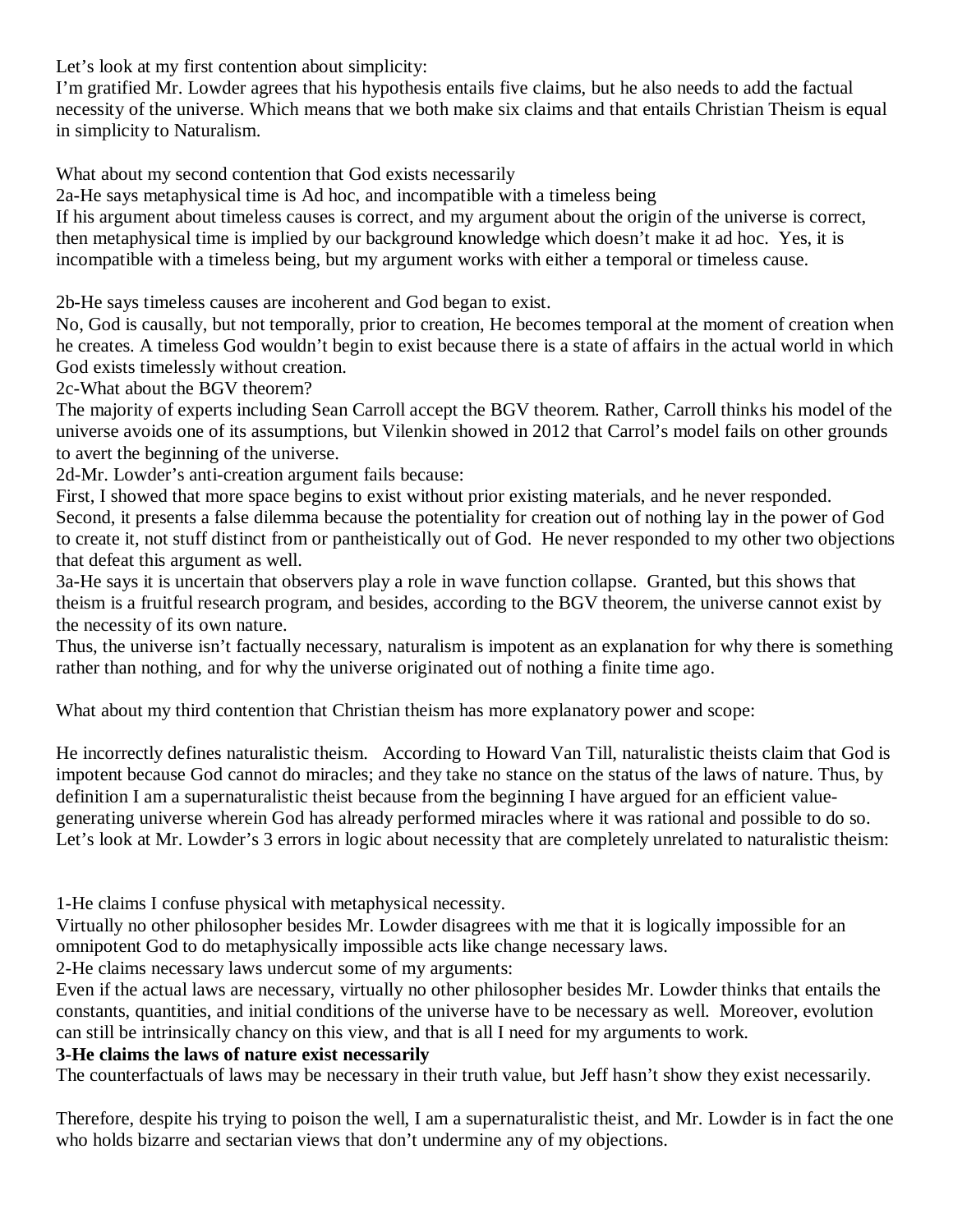What about his 9 arguments for naturalism:

1<sup>st</sup> - Physical matter-

At most, God's goodness would entail both a non-physical and a physical value generating universe which still confirms theism. His second objection makes my point that physical matter isn't really an argument for either one of our positions, but is really just an unspecified prediction he hasn't supported.

# $2<sup>nd</sup>$  - Hostility to life-

He sidestepped his original objection, and now claims that God should have used different laws; but 'A', he already thinks God can't according to his anti-creation argument, 'B' he hasn't shown the laws are contingent, 'C' he hasn't shown these other laws would produce an even better value-generating universe than our own. 'D' the formational economy argument I gave strongly supports theism over naturalism according to the Bayesian total evidence requirement even if the laws are contingent. 'E' using miracles to skip the hostile development of the universe would produce a less valuable universe because autonomy, intelligibility, and discoverability would be undermined. 'F', since total significance decreases in proportion to the number of other intrinsically valuable things in the universe, a universe teeming with moral agents would be less valuable than ours.

# $3<sup>rd</sup>$  - Evolution as God's only option-

He says God could have created biological creatures with different intrinsic essences, but he already thinks God can't, given his anti-creation argument, and I showed this is impossible for an omnipotent God because biological creatures necessarily have historical essences which requires common ancestry.

He claims I illegitimately appealed to authority:

It isn't just Ayala that thinks unguided evolution works too slowly to produce intelligent life; it is the majority of evolutionary biologists.

He claims God would have to intervene to guide evolution:

No, God could guide evolution without intervening in two ways: through quantum indeterminacy, and by frontloading the universe with the right initial conditions. Thus, we still have multiple reasons to think the universe wouldn't be teeming with moral agents more impressive than humans on theism, that evolution is evidence for theism, and the formational economy of the universe significantly outweighs Jeff's atheistic intelligibility argument since it shows that the entire natural history of the universe implies the supernatural.

 $4<sup>th</sup>$  - Pain and Pleasure- My necessary laws, and evolution as God's only option defeaters still stand, and Jeff didn't respond to my two arguments from moral flourishing and perception from my last speech, which still outweigh this argument.

 $5<sup>th</sup>$  - Flourishing and languishing

My necessary laws, and evolution as God's only option defeaters still stand, and he said nothing that defeated my animals don't suffer to the extent humans do, and no right to life defeaters.

 $6<sup>th</sup>$  - Triumph and Tragedy: I argued that if God used evolution, then it is likely that natural selection would be blind to God's morally sufficient reasons for allowing anomalous types of tragic evil, and he never responded. His evidence for tragedies being the rule is anecdotal, and evinces a psychological phenomenon known as negativity bias. Third, I gave four responses which outweigh Jeff's appeal to tragedies, and he never responded. What about Horrific suffering often destroying people.

I have already shown that it is empirically false that horrific suffering often destroys people, and he never responded to my point about human resiliency supporting theism!

What about God comforting people

I never said that God made us resilient as a way to comfort us, so his heartless analogy is directed at nothing I said. And He still hasn't addressed my original two arguments that show comfort is available to everyone even if they don't believe in God.

 $7<sup>th</sup>$  - Mind-brain dependence

He didn't give any reason to think God could create souls capable of performing miracles, and give his anticreation argument he doesn't think God can. Therefore, the lack of embodied moral agents more impressive than us, conscious life arising from nonconscious life, and the limitations on our freedom we see are unsurprising on theism even apart from my evolutionary argument. He dropped his point about moral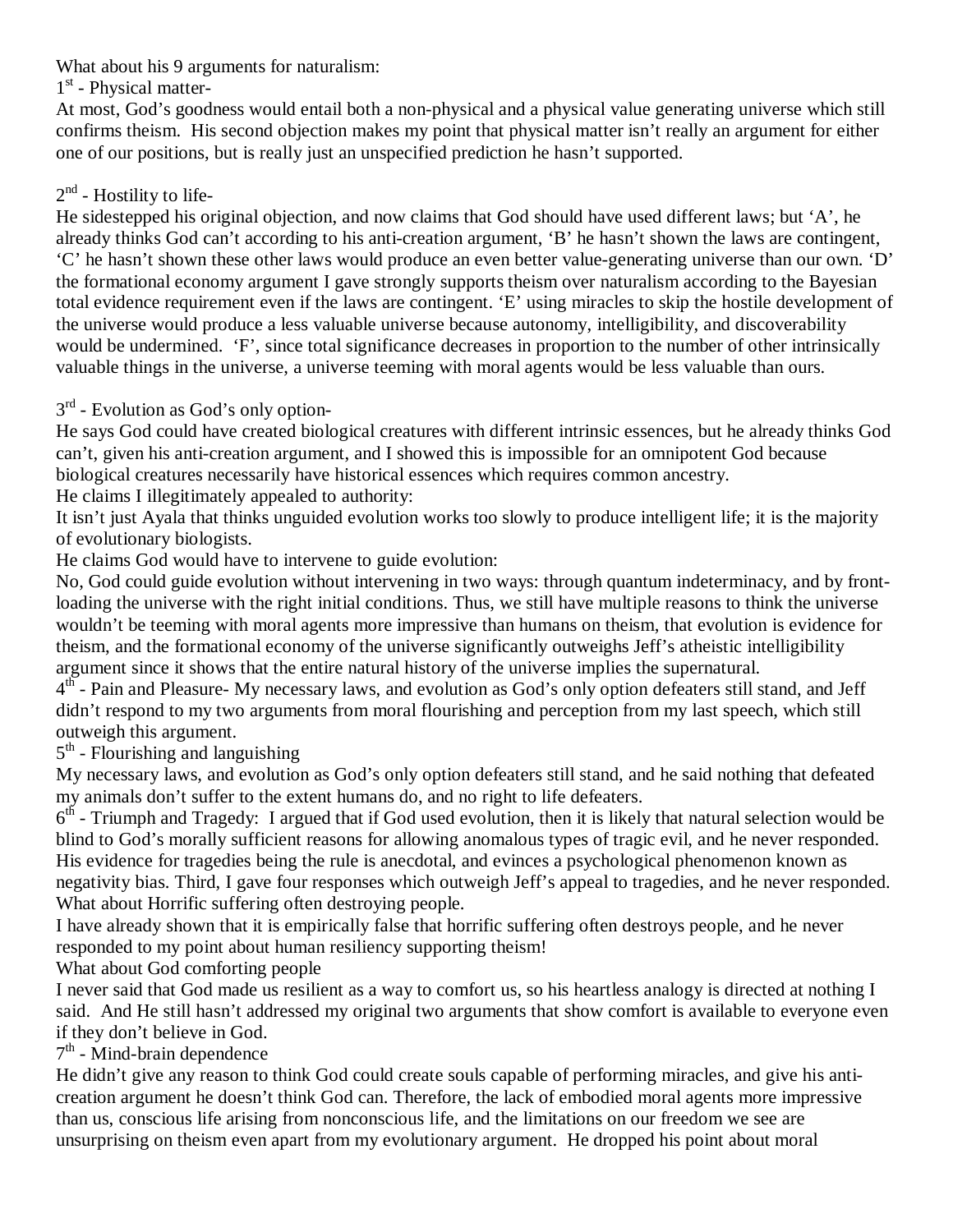responsibility requiring libertarian freedom which implies that my argument from embodied moral agents stands up even apart from fine-tuning.

### $8<sup>th</sup>$  - Ethical disagreement:

He didn't challenge my reasons to think it wasn't possible or rational for God to try and erase all ethical disagreement. Moreover, his proposed solution is unlikely since Jesus has many explicit teachings Christians disagree on, and don't follow already.

### **He thinks God should tell us morality is indeterminate:**

This wouldn't change anything because some people would disagree with God, and the best reasons to convince us of this fact would be the very ethical disagreement we already experience.

#### **He thinks God is to blame for violent ethical disagreement amongst Christians**

Judging from Jesus' teachings; perpetrators of religious evil aren't genuinely religious; salvation depends primarily on secular morality, and secular morality trumps religiosity which teaches against such actions. Lastly, and he only has a duty of intervention if he has necessary authority over us which he doesn't.  $9<sup>th</sup>$  - Divine Hiddenness:

If there really are non-resistant non-believers no matter how strong or accessible the evidence, then this entails that: If God were to present in the relevant manner to those who don't believe, then they would enter into a permanent meaningful relationship with God. But how does he know this? His only evidence on offer is from former believers, but this actually undercuts our warrant for this entailment. Indeed, if the evidence for God's existence is as strong as he allows it to be, that is strong evidence that there aren't any truly non-resistant nonbelievers. Moreover, recent findings from various branches of psychology also show we are unwarranted in accepting testimonial evidence for non-resisters because humans are unreliable judges of themselves in this regard. Lastly, he still hasn't shown that a meaningful relationship with God requires the belief that God exists.

Let's turn to my positive case for Christian Theism

# *What about my argument from the Applicability of Mathematics:*

Jeff issued me a challenge to show a less interesting mathematical universe than our own. This is easy. Many scientists postulate an infinite number of universes that, unlike our universe, have high levels of entropy which isn't distributed over a vast region. According to Robin Collins, without the low level and vast distribution of entropy in our universe, we couldn't do cosmology, and we couldn't understand the big bang origin of our universe.

#### What about Discoverability:

The point of this argument is that you can have an intelligible universe without anybody around or positioned to notice, so, the fact that the same narrow circumstances that allow Earth to exist also provide the best overall setting for making scientific observations; and the fact that those same observations have yielded evidence for God, work together to outweigh Jeff's hostility to life argument independent of the applicability of mathematics because it shows Earth has an exceptionally privileged location in the universe.

He claims that Fine-tuning probabilities aren't normalizable

This objection presupposes a principle in probability calculus called countable additivity which has many purported counterexamples including fine-tuning as shown in John Leslie's fly on the wall thought experiment.

He claims the Prior Probability of the Resurrection is incredibly Low: